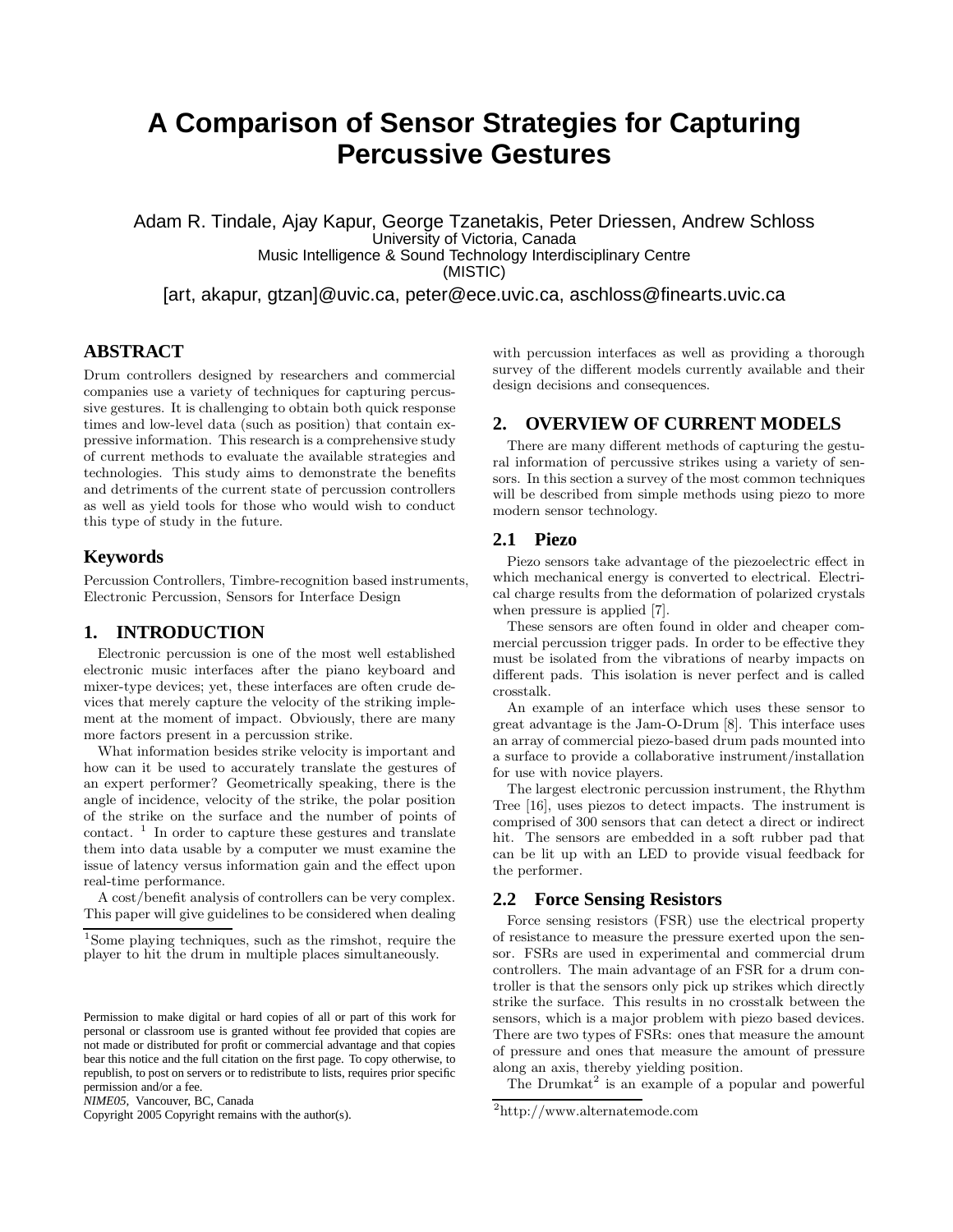commercial device that utilizes these sensors. The Handsonic  $(HPD-15)^3$  is another commercial device that uses FSRs to emulate a hand drum interface. The Buchla Thunder<sup>4</sup> is an alternate controller that has more than a dozen pads that sense both pressure and position.

The javamug has FSRs placed ergonomically onto a coffee mug that control the randomness of techno-latin drum loops [1]. This device demonstrates a simple mapping that leverages percussive techniques to control macro-level mappings in an interesting and simple manner.

The Electronic Tabla (ETabla) [4] is an interface designed to model the traditional playing technique of the North Indian classical Tabla. It uses FSRs in strategically placed areas of a custom built head to gather gestural imprints of Tabla performance.

The Electronic Dholak (EDholak) [4] is a multi-player Indian drum controller which uses both piezo and FSRs for gesture capturing events inspired by the Jam-O-Drum. The piezos are used to trigger time critical events while FSRs are used to control parameters which are less time critical, but give more expressive notions than with just the piezos alone.

#### **2.3 Fiberoptic Sensing Pads**

In this sensor technique a network of fiberoptic sensors detect pressure as well as position. An original device using this technique is the  $Tactex^5$  Multi-Touch-Controller (MTC) which contains a grid of 72 sensors that can distinguish multiple sources of pressure. The STC-1000 - a newer version of the MTC pad - has been designed by the Mercurial Innovations Group.<sup>6</sup> This device is a Singe Touch Controller that outputs MIDI. The Ski is an example of a Tactex pad being used as an interface for musical expression [3].

#### **2.4 Capacitance**

The radio drum is one of the oldest electronic music controllers [9]. Built by Bob Boie and improved by Max Mathews, it has undergone a great deal of improvement in accuracy of tracking, while the user interface has remained nearly constant. There is an antenna at each of the four corners of the drum. The drum is played with two sticks that operate at different frequencies. The radio tracking technique depends on the electrical capacitance between the radio transmission antenna in the end of each mallet and the array of receiving antennas in the drum. The drum generates 6 separate analog signals that represent the x, y, z position of each stick versus time.

#### **2.5 Microphone**

A special mention must be made for the Korg Wavedrum. Most owners of this controller claim that it is as flexible as an acoustic instrument [17]. The Wavedrum has three contact microphones underneath the drumhead. The signals from the drumhead are used to combine with the synthesis engine of the drum to make sound. This results in the sound changing as the excitation is moved around the drumhead. These different signals are either used to excite the synthesis engine, are passed through the DSP chain, or are passed

directly to the output after completing one of the previous tasks.

Timbre-recognition based instruments use timbre a control parameter. Work has been done by the authors towards this implementation in a percussion controller [5]. The system utilizes digital signal processing and machine learning techniques to classify the timbre of the instrument. The labels correspond to different playing techniques and striking implements that have been identified to the system from human labelled instances. Since different playing techniques produce different timbres it is a matter of collecting training instances of the desired technique and retraining the classifier.

#### **2.6 Accelerometer**

The PhiSEM controllers are shaker-like interfaces that utilize accelerometers to trigger physical models of shakers [1]. These interfaces demonstrate a simple use of percussive gestures to control physical models of shakers.

A recent use of accelerometers in a percussive interface has been developed by Dianna Young.[6] This interface used 2 two-axis accelerometers augmented with two single-axis accelerometers. The sensors were placed inside of a pair of bachi sticks by hollowing out the end of the sticks to relay three axes of acceleration and the angular velocity of the sticks. A Bluetooth $\circledR$  emitter was also placed inside of the sticks so that the performer did not have any wires impeding their gestures.

## **2.7 Electromagnetic Tracking**

Electromagnetic sensors can relay their position in six dimensions; this makes them ideal for tracking stick motions. The Vodhran [2] uses these sensors embedded into the stick to track position and to use this information to drive physical models of a drum.

#### **2.8 Infrared**

The Buchla Lightning uses infrared light tracking in order to track the position of the wireless sticks in two dimensions. Each stick uses a different frequency of light so that they may be tracked independently. The lightning also include a button on each stick that may be used to trigger events or send metadata.

## **2.9 Camera Tracking**

While there are very few controllers that have employed video tracking for capturing percussive gestures there has been some interesting research on these motions using video capture. Sofia Dahl has done significant amount of work analyzing the motions of drummers and percussionists using video capture in addition to motion capture via a Selspot system.<sup>7</sup> [10]

Motion capturing systems such as VICON<sup>8</sup>, allow for more precise collection of human movement. Experiments with these type systems for musical gesture analysis is shown in [12].

#### **3. DESIGN EVALUATION**

By observing something you must change its state. This is a consideration when designing any computer or sensor

<sup>3</sup>http://www.rolandus.com

<sup>4</sup>http://www.buchla.com

<sup>5</sup>http://www.tactex.com

 $6$ http://www.thinkmig.com/

<sup>7</sup>http://www.innovision-systems.com/

<sup>8</sup>http://www.vicon.com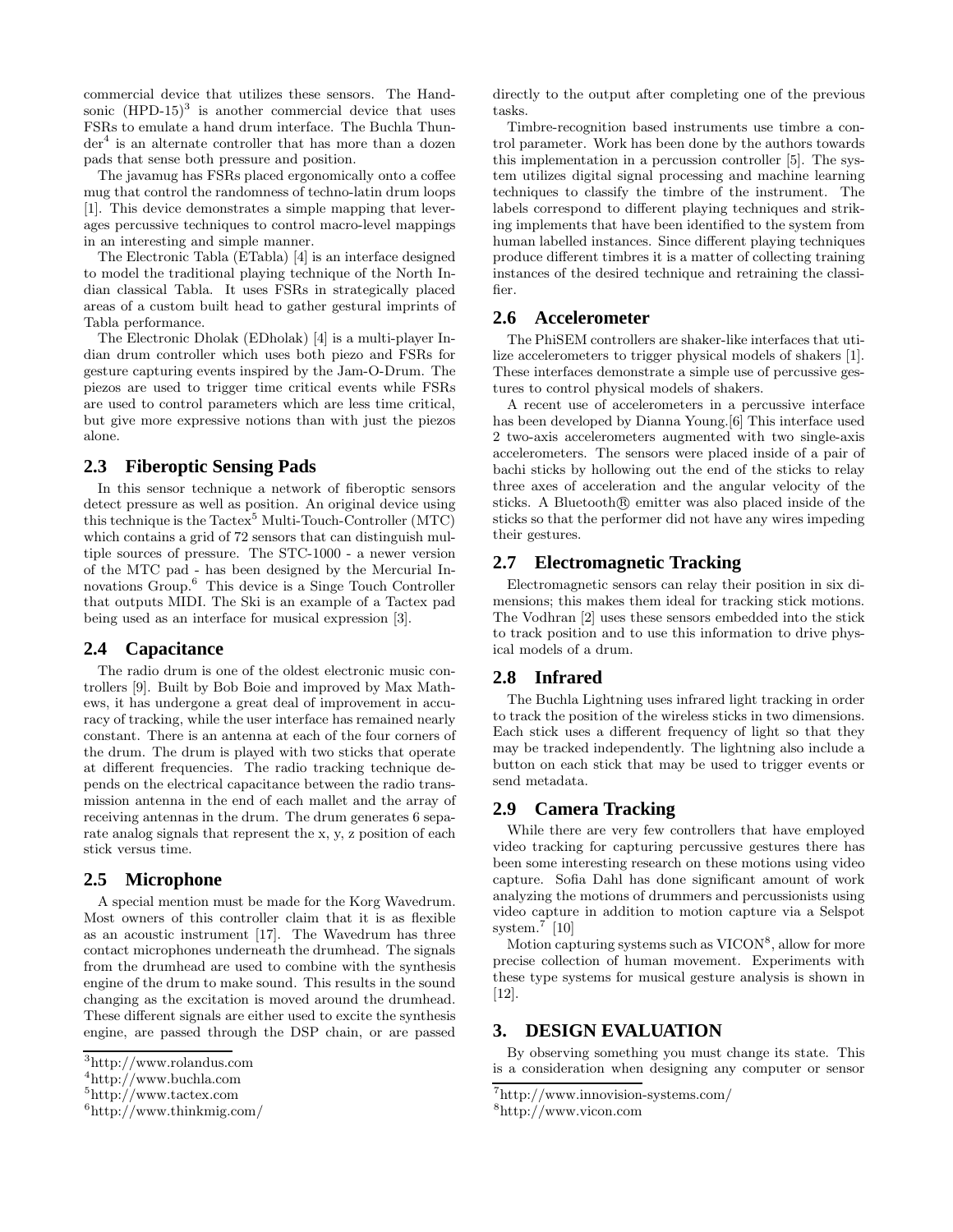based instrument. For percussion instruments there are three main ways of augmenting the performance to capture the gesture: placing sensors on the drum, placing sensors on or in the stick, detecting the motion of the body.

Throughout this section we will reflect upon the interfaces and sensors mentioned above and offer methods and considerations for evaluating a complete capture system. The needs of any project have to be assessed before the information provided here is to be of any real value. The end goal of any system is to provide maximum control with minimal inhibitions without compromising the potential for advanced techniques. Percussion instruments are excellent examples of simple interfaces that retain the potential for virtuosity.

The bandwidth of a percussionist is a major consideration. The world record for fastest single stroke roll is currently 1199 strokes per minute<sup>9</sup> which translates into approximately 20 Hertz. This only represents a single stroke roll; double stroke rolls have been recorded with up-wards of 1400 strokes per minute. The percussive interface must be able to capture these events with enough resolution to extract the desired information, such as: position, velocity and angle. The sampling rate must be high enough to resolve the complexities of the motion of stick between the strokes.

## **3.1 Drum Surface**

An augmented drum offers many possibilities for freedom but also many design problems. When embedding sensors into or on the drum they must be protected from the impact force of the striking implement. Many commercial products achieve this by using rubber pads with the sensor embedded inside or using a foam bed lying underneath the drumhead. This does yield the possibility to use many different implements, thus allowing the performer to use their preferred traditional stick.

Wiring is a consideration in this case. In commercial devices the analog signal from the sensor is transmitted to a drum brain for processing. Another approach is to utilize the space inside of the drum shell to hold the wiring and circuitry and providing the processed data as output (the eTABLA is an example of this technique).

By placing sensors on the drum you do alter the vibrational properties of the instrument. When fabricating a synthetic drum, not intended to make sound itself, this is acceptable; but when extending a traditional drum with sensors this can be a problem.

The piezo offers a simple way of capturing percussive gestures. They were the first sensors used for this application and have been widely used in many of the available commercial interfaces. Using one piezo it is possible to capture the timing of strike and a plausible indication of velocity. The disadvantage of these sensors is that you cannot capture position with a single sensor. It is possible to find position using a network of four piezos, as has been shown [11].

FSRs give more precise pressure data than piezos and some types also give a position parameter as well. Since you must touch an FSR in order to trigger it, it is necessary to have either a large sensor with a custom shape or a small surface that accommodates the shape of the sensor. Again, since it is triggered by pressure they greatly reduce crosstalk.

The main makers of the fiberoptic sensing pads are Tactex and the Mercurial Group. These interfaces come only as a prepackaged device. In order to incorporate them into new instruments they must be disassembled, as in the The Ski. These devices provide position in two dimensions as well as pressure data. The MTC pad connects via serial to a computer running Max/MSP. There is a custom object that comes with the interface to connect directly to Max/MSP thus allowing easy mapping from physical gesture to messages in the program. The main advantage of the MTC is that it is capable of discerning different touch points, allowing for multiple simultaneous striking events. Besides being a prepackaged product, the main disadvantage for percussion is the inherent latency of the sensors.

Capacitance offers continuous data in three dimensions. Having the continuous z parameter offers a great deal of creative possibilities. There is a nonlinear response when using this technique that makes it difficult to accurately track absolute position. A major disadvantage is that both the drum and the sticks have to be augmented in order to capture their position relative to each other.

The Korg Wavedrum provides an interesting combination of controller and effects processor. The acoustic sound received by the embedded microphones is used to excite physical models. The result is that the performer is not limited by the data that the interface can capture. If the gesture makes sound, which it should in order to produce music, then it will be captured by the microphones and transformed into an output signal.

A new approach to capturing gestural data is the timbrerecognition based instrument. The main advantage is that the overhead for setting up this system is minimal; it only requires a microphone. Many current musical situations are recorded and most musicians have become accustomed to having their instruments captured by microphones. The precision of this system is constantly being improved. The main disadvantage is that it is yet be seriously tested in real musical situations. While it performs well in a closed studio environment and reasonably well with the addition of noise, the proper compensation for the interference of a musical environment seriously complicates the situation.

#### **3.2 Stick Augmentation**

Embedding sensor systems within a stick allows performers to play any drum, traditional, modern, augmented, or even thin air. However, the modified stick will never feel the same as a traditional one, with added weight from the sensor packaging. Transmitting data using wires obviously proves to be cumbersome. Wireless transmission may be an impressive laboratory stunt, but can result in loss of data and non-reliable systems not usable for performance on stage.

Accelerometers on sticks can aid in capturing kinematic performance gestures, though data will be noisy and cannot be used to derive accurate position of strikes. Adding a gyroscope into the mix, as accomplished in AoBochi, provides a reference in which to derive position, making for a more informative and expressive system.

The use of magnetometers as seen in the Vodhran captures orientation with respect to the north pole. These sensors are usually surface mount sensors and require custom PCB boards to built for experimentation, making them less easy to use then sensors like FSRs and Piezos.

Infrared light tracking allows for an elegant solution to

<sup>9</sup>http://www.extremesportdrumming.com/